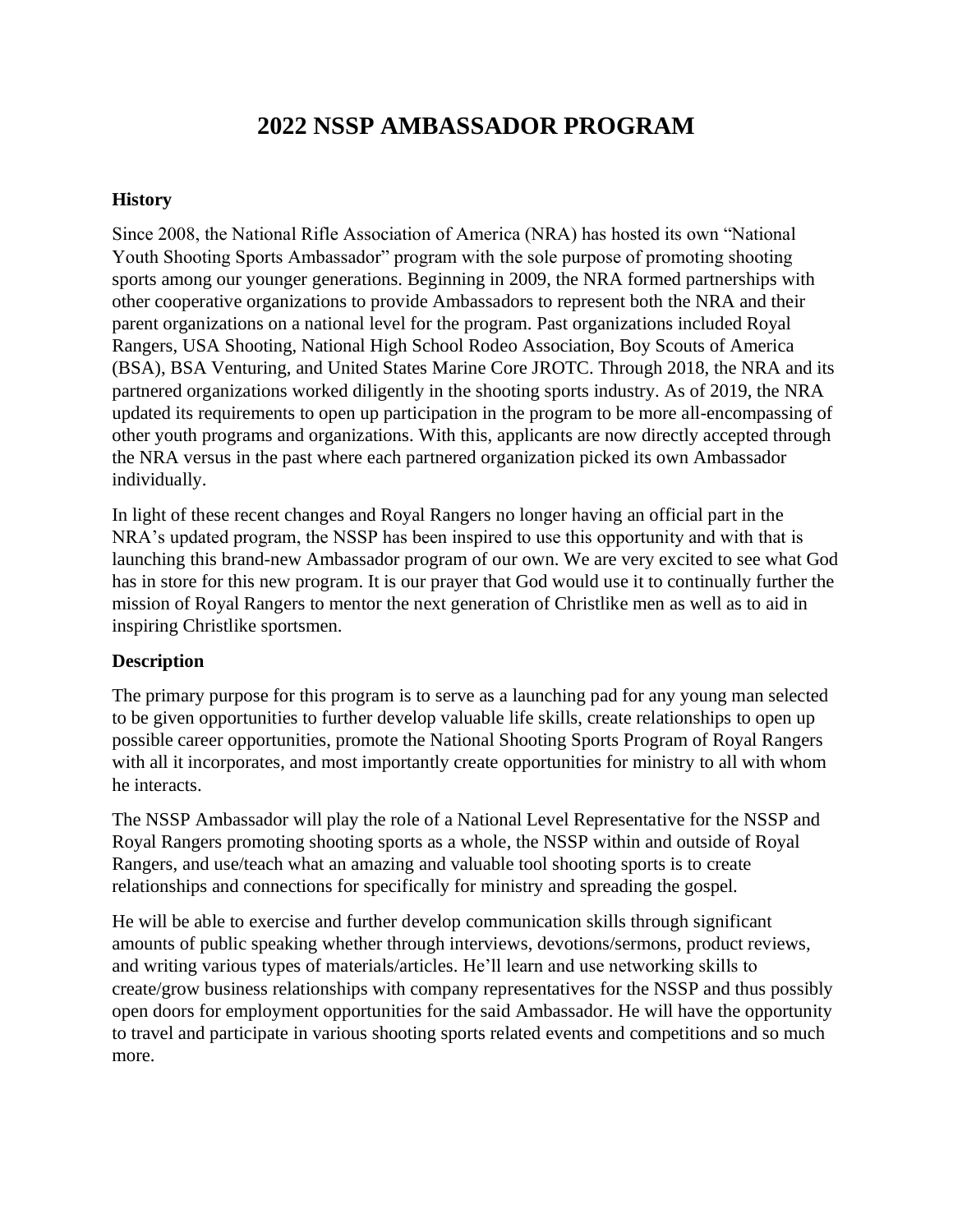#### **Perks**

The NSSP Ambassador will be awarded with various perks with position including (but not limited to):

- Funding for all required travel
- Ambassador promotional gear (shirts, bags, etc.)
- Recognition by Royal Ranger National Office/Staff for Position held
- Other related rewards as become available

#### **Qualifications**

A candidate must be an Expedition Ranger under 18 years of age at the time of application submission. The NSSP National Ambassador will serve a single one school-year long term from September 1<sup>st</sup> of the current presiding year through August 31st of the following year. The NSSP Ambassador position requires candidates to be selected by the NSSP Ambassador Committee and approved by the National NSSP Coordinator. In each case, he must be active in NSSP related events, activities, Royal Rangers advancement programs, as well as attend a chartered Royal Rangers outpost. He must also have the approval of his Outpost Coordinator and Pastor in order to apply for the 2022 NSSP Ambassador position.

If the candidate turns 18 years of age during his tenure, he will be required to submit a background check with his local church and be signed off by his residing Pastor in order to work with boys as he will be then a legal adult.

Candidates for NSSP National Ambassador must submit the required Application with a 500-to-800-word essay and three (3) personal recommendation letters. All forms as well as submission instructions will be available online at thenssp.org

#### **Application Process**

2022 NSSP Ambassador Candidates will be required to submit the necessary application to be reviewed by the ambassador committee via email at firedogkg@hotmail.com NO LATER than July 31st, 2021 for consideration.

**• 500 to 800 Word Written Essay**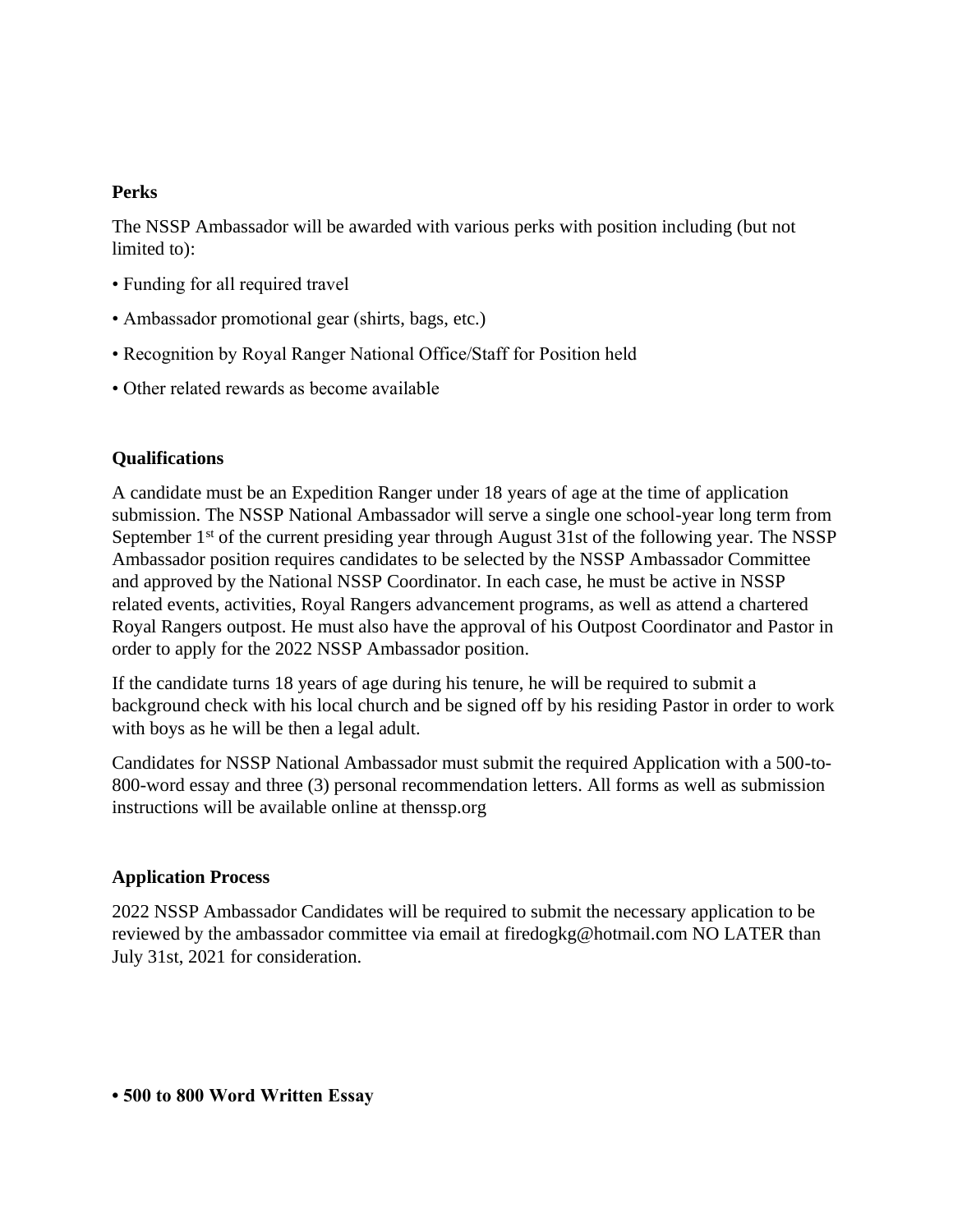The written essay will consist of the following topic:

Why is Royal Rangers and shooting sports important to you and how do/can you use them to minister to others?

## **• Recommendations**

Applicants can include up to (but no more than) three recommendations with their application

o Written recommendations must be no longer than 500 words. Recommendations are preferred in order to gain some insight into the character of the individual submitting the application. Recommendations can be written by Royal Ranger leaders and Pastors (At least one of either is preferred), or other adults, teachers, coaches, family members (Only ONE may be from a family member), employers, etc.

# **Requirements**

In order to apply for the 2022 NSSP Ambassador Position the candidate is expected to:

- Be a born-again Christian
- Be competitive in one or more NSSP approved shooting sports disciplines
- Be an active member of his local church and outpost
- Have the approval of his Pastor and Outpost Coordinator

• Be an Expedition Ranger under 18 years of age at the time of application submission or testing (whichever comes last)

• Be an example of leadership to other Rangers.

# **NSSP Ambassador Duties**

The NSSP Ambassador is elected to act as a representative for the NSSP as well as his fellow Royal Rangers and provide leadership to other boys participating in any shooting sports related functions along with all other aspects of Royal Rangers as a whole. He is to be a spokesperson for his peers to adult leadership and should be able to provide relative coaching for other boys participating in shooting sports functions. He will be funded by the NSSP to attend any National events as required. His responsibilities are as follows:

• Assist in planning, organizing, and conducting shooting sports events and related activities. Specifically, the National events such as the National Camporama and LEAD. Attendance will be required for Camporama and optional for LEAD.

• Serve as a role model for other boys

<sup>•</sup> Learn from District, Regional, and National Leadership and accept responsibilities as assigned